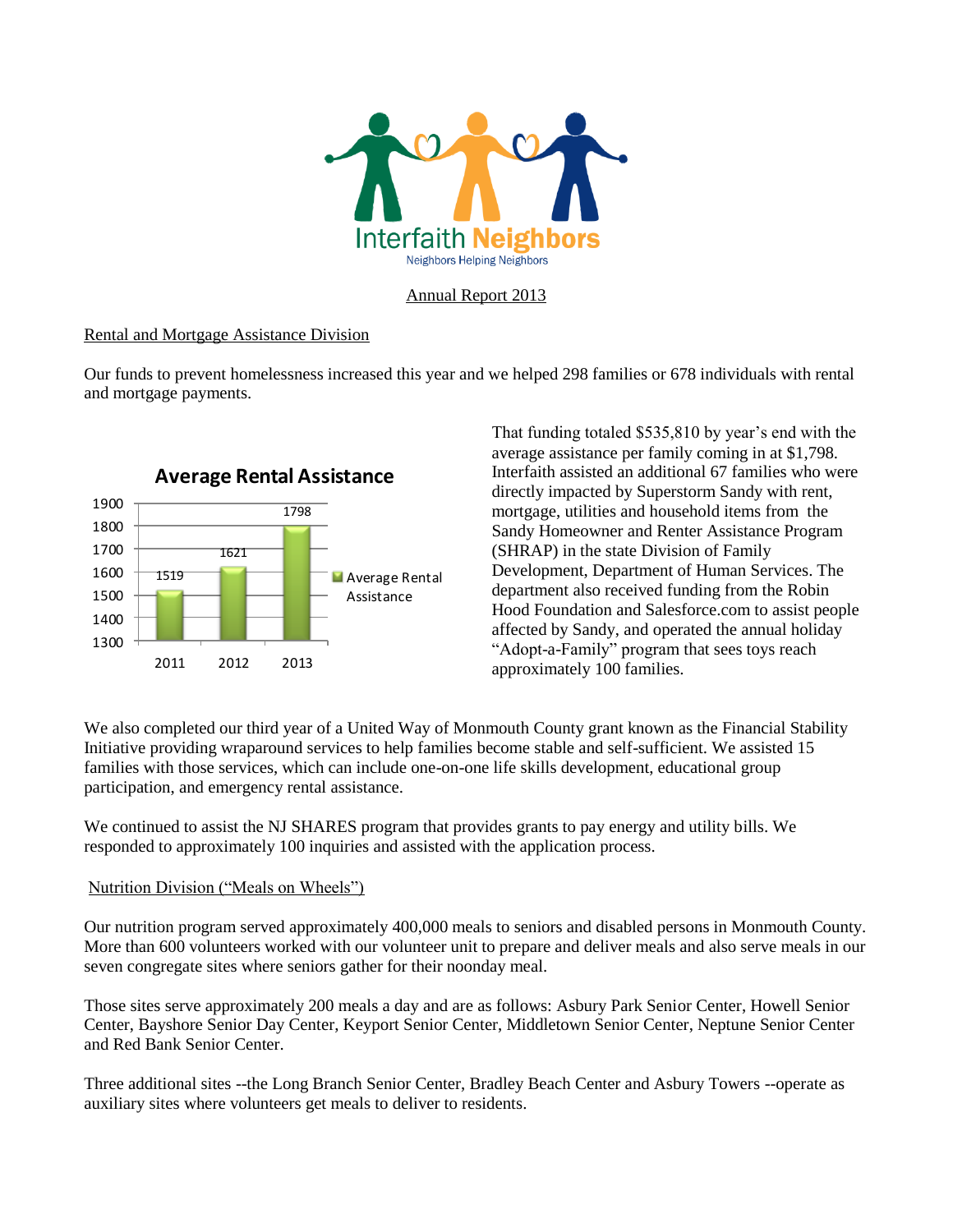Interfaith took over the Monmouth County nutrition program in 1991. In 2013, we sought to build upon a previous breakfast program that by starting up an Adopt-a-Senior program to get donations for a free breakfast for 500 of the most needy residents in the hot lunch meal program. This new effort has brought a slight increase to our breakfast numbers so far.

We also received two grants from the state in 2013 for emergency meals for homebound seniors.

### Affordable Housing

In 1996 we began renovating abandoned houses and building new affordable homes in Asbury Park and Neptune Township, thus taking vacant lots from the municipalities and turning them into affordable homes for first-time, low-income home buyers and putting these properties back on the municipalities' tax rolls. Under the Neighborhood Stabilization Program and the Monmouth County HOME program, five new units of housing were completed and sold in 2011, with five additional homes constructed in 2012. Of the five homes constructed in 2012, one remains under contract with a closing expected in April 2014. Since 1996, Interfaith Neighbors has constructed a total 48 homes to low-income families. These houses are all equipped with Energy Star rated kitchen appliances including stoves, microwave ovens, dishwashers and refrigerators. Other green features include bamboo flooring, an on-demand, tankless water heater and high efficiency furnace and air conditioning units. A typical home is 1,800 square feet, including 3-4 bedrooms, 2.5 bathrooms, and has a price range anywhere from \$99,000 to \$149,000.

### Business Development Center

The Business Development Center (BDC), located in Interfaith Neighbor's new Springwood Center, completed its first full year of operation in 2013 after opening in September of 2012.

The BDC offers low cost incubation space, business mentoring, business workshops and lending assistance. Our incubator office space is now fully occupied and we continue to attract mentoring clients. During 2013, we engaged 60 plus aspiring entrepreneurs. We offered monthly workshops throughout the year. In 2013, we added exciting new workshops covering topics such as crowdfunding, Internet marketing and social media.

To help established entrepreneurs get financing in 2013, we partnered with two Community Development Financial Institutions (CDFIs). Twelve of our clients used this service. Over 60% closed on financing to date.

#### Neighborhood Revitalization Tax Credit Program

In 2013, Project # 3 funding wrapped up and we received funding for our  $4<sup>th</sup>$  \$1 million round of revitalization projects under the 10-year state tax credit program. Corporations receive 50 percent tax write-offs to fund our housing, economic, employment, recreation and family stabilization projects on Asbury Park's long-impoverished West Side.

Interfaith Neighbors' new 27,500 square foot Springwood Center was in full operation with the Kula Café , Business Development Center, job training programs and the Asbury Park Police Department on the street level, the city's senior center on the second floor and eight affordable apartments on the third. Remaining funding from #Project 3 went to support Second Life Bikes, AP Citizens on Patrol, Big Brothers/Big Sisters, faith based groups, jazz arts music camps at Mt. Carmel , Community Affairs and Resources job placement program and the Mercy Center and Sisters Academy.

Project #4 got underway with predevelopment money for two important Springwood Corridor projects approved for development by the city. The first will see 26 town-home style condominiums known as the Turf Club Residences to be built diagonally across Springwood from the new center and Kula Café.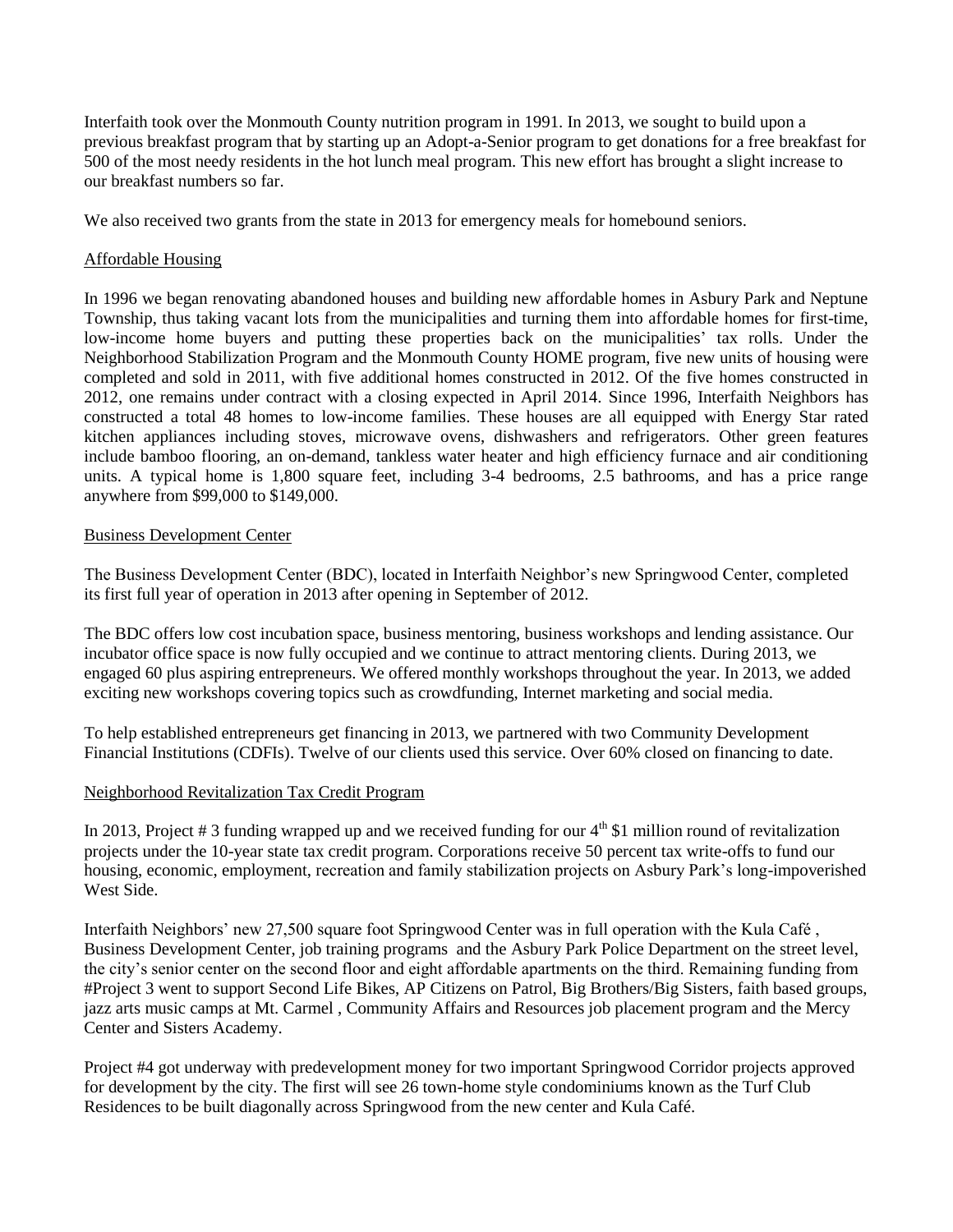The second project in development is a 30,000 square foot mixed use building to be called Asbury JAMS (Jobs, Arts, Music and Sciences) at the corner of Springwood Avenue and Memorial Drive very close to the city transportation center. That project is to house a Music Hall of Fame, performance and rehearsal studio space, studio apartments for visiting musicians and administrative space for the Asbury Park Musical Heritage Foundation and other arts groups.

Among the initiatives to be carried out with Project #4 funds are funding for the city's police cadet program, Big Brothers/Big Sisters, our Business Development Center, the Community Affairs and Resources, our DeWitt Avenue housing construction project, and support for the Faith Based Initiative Human Development Group which helps prepare young people for future employment.

# New Jersey Youth Corps Program

We are in our seventh year of operating the Monmouth County chapter of New Jersey Youth Corps. The corps is year-round providing young people aged 16 to 25 a program to obtain their GED (adult high school diploma), perform community service and receive job training.

Corps members work to restore and strengthen communities at the same time they get basic skills preparation, life and job skills instruction, and personal and career counseling to build selfesteem, clarify values and develop leadership skills for a career.

In 2013, our youth continued success with obtaining GEDs, jobs and going on to college. They also obtained driving permits and went to driving school. They continued to provide services to help restoration efforts following Hurricane Sandy.

# **Community Service Sites**

Asbury Park PTO Summer Camp Program Springwood Center Neptune Public Works Lunch Break, Red Bank Faith Baptist Church, Asbury Park Atonement Lutheran Church, Asbury Park First Pentecostal Church, Neptune Triumphant Life Church, Asbury Park The Center, Asbury Park Meals on Wheels IFN Affordable Housing Program

Additionally, our Youth Corps members continued to work on a street outreach program in the form of a mobile soup kitchen to feed the homeless. This program now serves up to 200 community members each week.



# The Kula Café

The Kula Café officially opened in April 2013 in the new Springwood Center. Last year, approximately 20 young people came through the 16-week hospitality and job training program. Participants spend four weeks learning basic job skills, then work in the café for 8 weeks before going on to a four-week internship paid by Interfaith Neighbors. Over the summer, many of our graduates successfully found permanent employment at area restaurants.

The café is in the Springwood Center built and operated by Interfaith Neighbors. Since opening, we increased our operating hours to include weekends and breakfast as well as lunch. The hours now are from 8 a.m. to 3 p.m. Tuesday through Sunday.

In the summer, we introduced Deep Blue Blues Night on first and third Thursdays that continued to the new year. The three-hour night sessions featured Al Holmes, Gene Bocce and Al Johnson and guest musicians, in particular Johnson's daughter, vocalist Cleo Harper.